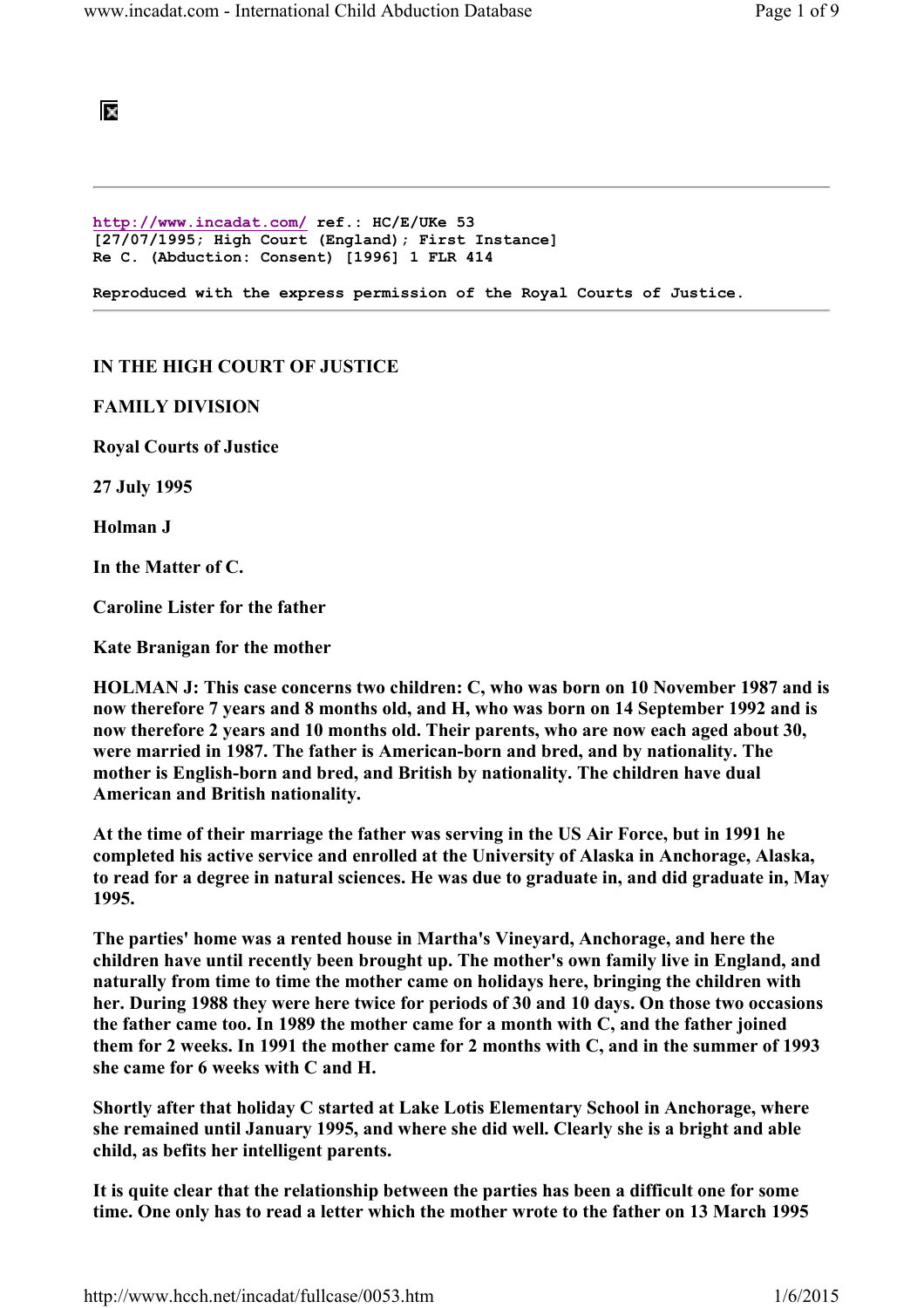and the anguished letters from the father to the mother in February and March 1995 to see that. There was an up set in about May 1992 which resulted in the father being charged with criminal proceedings, although the charge was later dropped. Whatever took place on that occasion, which is in dispute and irrelevant to anything I have to decide, it is obvious that the marriage was in some difficulty at the time.

The father admits that the following year, while the mother was in England, he had a brief affair. During 1994 there was undoubtedly a period of separation. The parties disagree how long it lasted, but I think that is at least in part because the father was coming and going. The mother regards him as having continued to live away, but spending periods at home. The father regards himself as having returned home, although continuing to spend periods away.

There is a document dated 25 May 1994 and signed by the father, to enable the mother to obtain day-care assistance on the basis of her low income. It states that he has been residing at another, stated, address 'since March 1994 pending the dissolution of my marriage and subsequent child custody arrangements'. However, from about October 1994 the father was residing effectively full-time at home; but I accept the oral evidence of the mother that they did not routinely sleep together after that time, and that sexual relationships were rare.

To jump ahead in time: on 11 January 1995 the mother flew to England with the children, and has remained here ever since. There is no doubt that when she came here it was her settled intention to remain permanently in England. The father says that he only agreed to her coming here for a holiday as on previous occasions which I have outlined, and that accordingly she either wrongfully removed the children from Alaska on 11 January 1995, since his consent to the temporary removal was vitiated by her deceit as to her true intentions, or alternatively she has wrongfully retained the children from some later date, by which time she should have returned them. No actual date had been fixed for their return, but he says that as they had 30-day return tickets a wrongful retention occurred at the latest 30 days after 11 January 1995.

The father now applies for the return of the children under the provisions of the Child Abduction and Custody Act 1985 and the Hague Convention.

It is common ground, and there is no doubt about it, that immediately before 11 January 1995:

(i) both children were habitually resident in Alaska;

(ii) under the law of that State each parent had equal rights of custody in the Convention sense over and in relation to their children; and

(iii) the father as well as the mother was actually exercising those rights.

In defence of the father's application the mother says that:

(i) in fact the father consented before 11 January 1995 to the permanent removal of the children to England;

(ii) even if not, he subsequently acquiesced in their retention here; and

(iii) in any event there is a grave risk that the return of the children would expose them to physical or psychological harm or otherwise place them in an intolerable situation.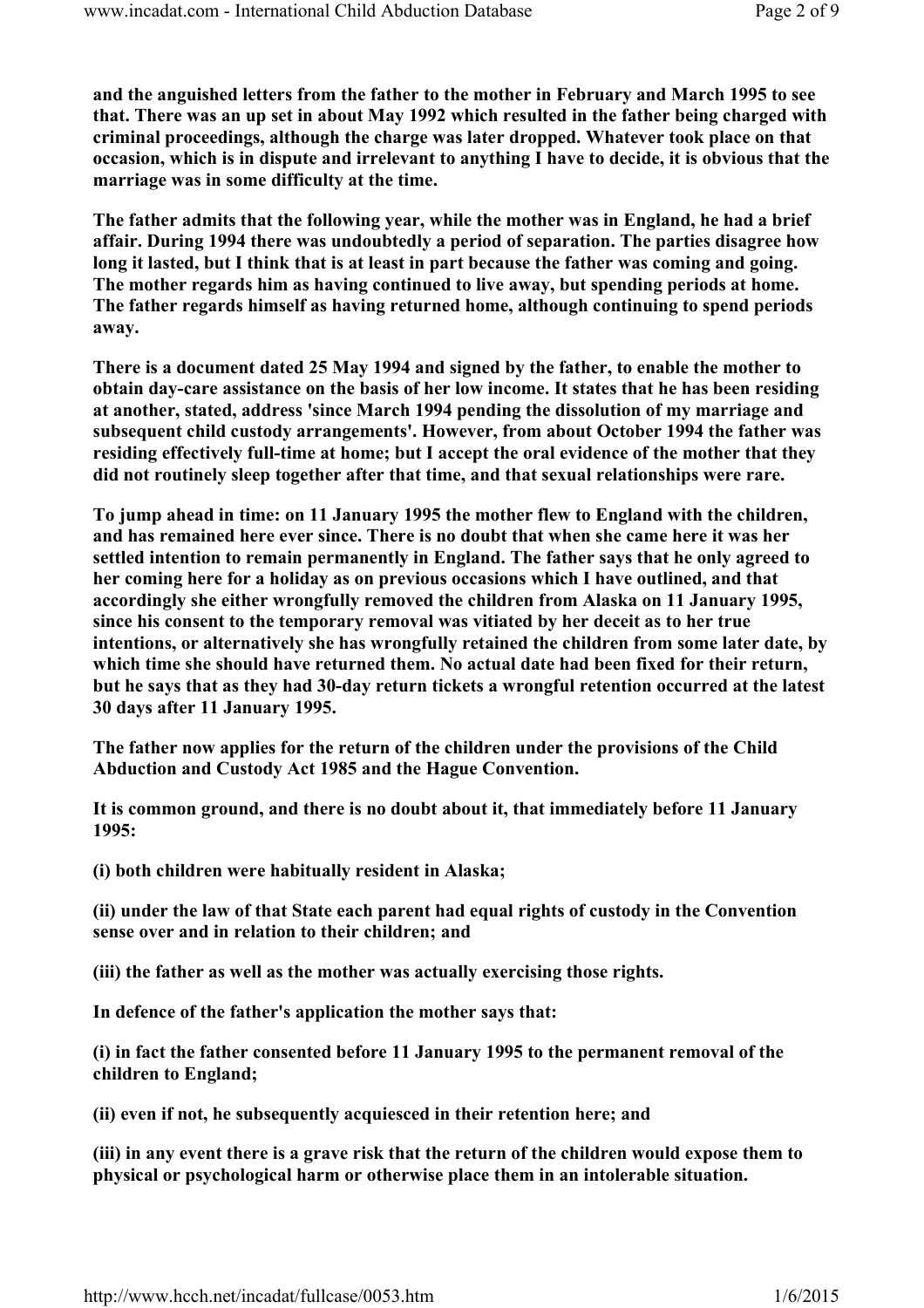I say at once that I am entirely unconvinced of either (ii) acquiescence, or (iii) grave risk of harm, etc. If contrary to the mother's claim, the father did not know of her intention to remove the children permanently and did not consent thereto before the removal on 11 January 1995, then I can see nothing in his subsequent conduct or, insofar as it is relied upon, delayed action, which could possibly constitute acquiescence.

As to risk of harm, I would, for various reasons, have considerable concerns about requiring these particular children to return to Alaska without their mother. However, she has made it clear that that scenario does not arise, for she would return with them. The father offers undertakings as to travel, future accommodation, and other matters which, subject to discussion and refinement of the detailed terms, make it possible for the mother to return and look after the children appropriately in Alaska pending future court proceedings there.

Thus the sole effective issue in this case is consent. The mother says that this removal simply was not 'wrongful' or an 'abduction' at all, since she came to England with the full knowledge and agreement of the father that it was a permanent move following on the break-up of the parties' marriage.

Such a case does in fact raise an interesting question on the construction of the Convention and the interrelation of Arts 3, 12 and 13. The summary provision of Art 12 only applies 'Where a child has been wrongfully removed or retained in terms of Article 3 . . . '. Under Art 3:

'The removal or the retention of a child is to be considered wrongful where:

(a) it is in breach of rights of custody . . .'

Obviously, it is difficult to characterise a removal as 'wrongful' or 'in breach of rights' if it is done with the consent of the other parry. Thus it is arguable that where there is consent one never gets as far as considering Art 13, the effect of which is to provide certain discretionary 'exceptions' to the otherwise unqualified duty to order the return of the child under the first paragraph of Art 12.

On this argument:

(i) the burden of proof would be on the applicant to negative consent (ie to prove a 'breach' of his rights), just as it is on him to prove such matters as the State of prior habitual residence and the existence of a right of custody under the law of that State; and

(ii) if there is consent then there is no wrongful removal at all, and the exercise of a discretion under Art 13 does not arise.

There is much force in this argument, but it ignores the fact that the Convention specifically places the issue of consent firmly within Art 13. So far as is material Art 13 reads:

'Notwithstanding the provisions of the preceding Article, the judicial or administrative authority of the requested State is not bound to order the return of the child if the person, institution or other body which opposes its return establishes that:

(a) the person, institution or other body having the care of the person of the child was not actually exercising the custody rights at the time of removal or retention, or had consented to or subsequently acquiesced in the removal or retention; . . .'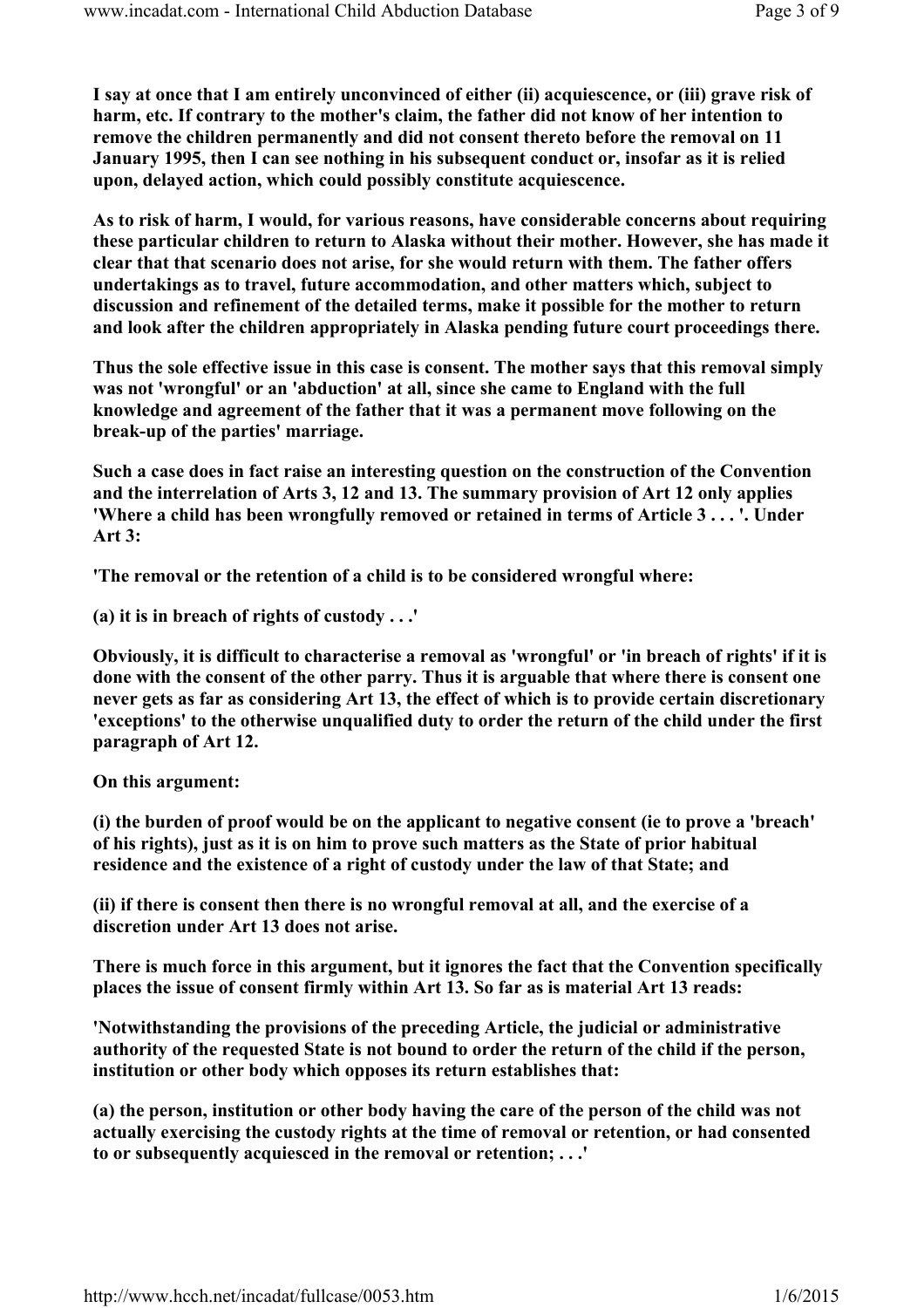It is quite clear from both the English and the French texts that the word 'subsequently' in Art 13(a) only qualifies the word 'acquiesced', and that the words 'had consented to' clearly refer to a consent before the act of removal or retention.

It is also to be observed that although the issue of whether rights of custody were actually being exercised also forms part of the 'definition' of 'wrongful removal' within Art 3 itself that issue, too, is also specifically placed within Art 13(a). This must have been done deliberately, and proper force must be given to it. The Convention clearly intends that once it has been shown that:

(i) there has been a removal from or retention away from the State of habitual residence; and

(ii) that is prima facie in breach of rights of custody; and

(iii) consent is put in issue,

then the onus shifts firmly onto the person or body which opposes the return of the child to prove that the removal or retention was by consent. Further, even if that is proved the court still has, and must exercise, a discretion.

As to proof Art 13 requires that the person, institution or other body which opposes the return 'establishes' consent. In Re W (Abduction: Procedure) [1995] 1 FLR 878, Wall J considered amongst other matters the issue of proof of consent. He said, at 888F:

'In my judgment, the removal of children across international frontiers is a matter of great importance to the children concerned, and is not to be undertaken lightly or capriciously. Such removal can only be undertaken either by order of a court of competent jurisdiction or by agreement between the child's parents or the parties having parental responsibility for or rights of custody over the child.

It follows, in my judgment, that where a parent seeks to argue the Art 13(a) "consent" defence under the Hague Convention, the evidence for establishing consent needs to be clear and compelling. In normal circumstances, such consent will need to be in writing or at the very least evidenced by documentary material. Moreover, unlike acquiescence, I find it difficult to conceive of circumstances in which consent could be passive: there must in my judgment be clear and compelling evidence of a positive consent to the removal of the child from the jurisdiction of his habitual residence.'

Later, at 889D he said:

'The message of the Hague Convention which parents must learn is that, save in exceptional cases, the court will set its face against the removal of children across international frontiers, unless satisfied that the removal is pursuant to the order of a court of competent jurisdiction or by consent. Of course the test for consent is the balance of probabilities, but the more serious the issue, the more convincing the evidence needed to tip the balance in respect of it. The importance to children of a change in the country of their habitual residence cannot, in my view, be overstated; thus cogent evidence is needed to tip the balance if the question of consent is disputed. In my judgment, the evidence in this case lacks the necessary cogency, and the defence fails.

In the result, the outcome of the case would have been the same had I decided not to hear oral evidence, and had I decided the matter by holding that since there were no grounds for rejecting the written evidence on either side, the father had failed to establish his case. One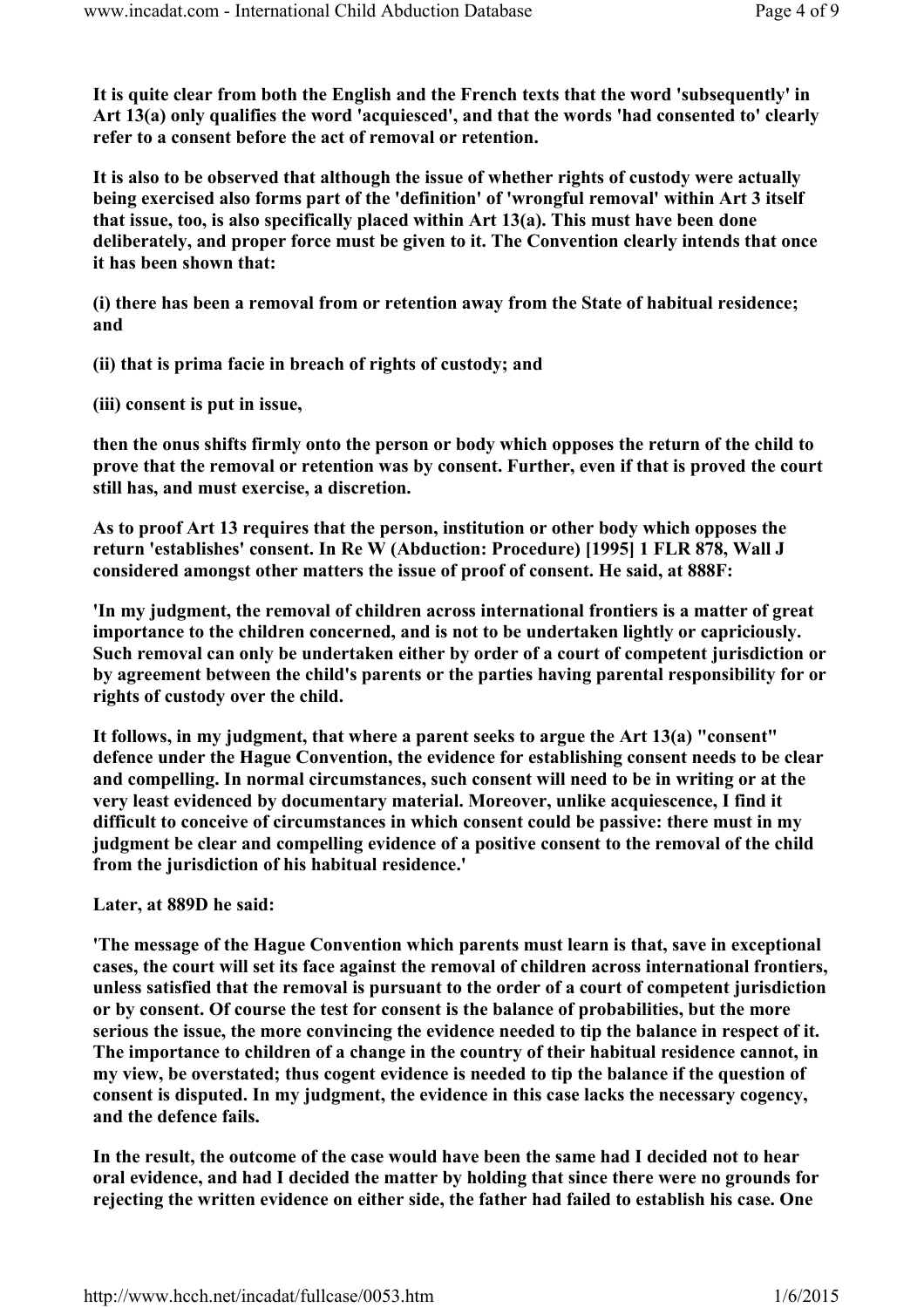of the reasons I decided to hear oral evidence in this case is the absence of any authority on the nature of the evidence required to establish the consent defence under Art 13(a). But if I am right in my view that the movement of children across international borders is a matter of great importance and that the evidence of consent to it needs to be clear and compelling and in most cases evidenced unequivocally in writing, then it may be that in future cases a parent who cannot produce such evidence will fail to establish the defence on the face of the documentation. In such circumstances, oral evidence is unlikely to affect the issue and will not be entertained.'

With the utmost respect to Wall J, I regret that I cannot entirely agree with parts of those passages and, because of the facts of the present case, I cannot avoid saying so.

In particular, I cannot agree with the propositions that 'in normal circumstances, such consent will need to be in writing or at the very least evidenced by documentary material', and, as he later put it, 'in most cases evidenced unequivocally in writing'. Article 13 does not use the words 'in writing', and parents do not necessarily expect to reduce their agreements and understandings about their children to writing, even at the time of marital breakdown. What matters is that consent is 'established'. The means of proof will vary.

It follows that I cannot accept the conclusion at 889G that a parent must establish the defence 'on the face of the documentation', and that if he cannot do so 'oral evidence is unlikely to affect the issue and will not be entertained'.

I certainly do not wish to encourage the giving of oral evidence generally in these applications, but in the present case both parents were in fact present in court. In my judgment it would have been unreal, unjust, and not consonant with the interests of these children if I had not heard their oral evidence on and surrounding the specific issue of consent. I limited the testimony of each parent to 45 minutes, including cross-examination. I think that proved amply long enough to give the evidence of each a fair and reliable hearing, and I found their oral evidence extremely valuable in confirming the conclusions which I have reached.

I also have reservations about Wall J's sentence 'I find it difficult to conceive of circumstances in which consent could be passive' -- I emphasise the word 'passive' -- and that there must be 'positive consent' if by positive is meant 'express'. If it is clear, viewing a parent's words and actions as a whole and his state of knowledge of what is planned by the other parent, that he does consent to what is planned, then in my judgment that is sufficient to satisfy the requirements of Art 13. It is not necessary that there is an express statement that 'I consent'. In my judgment it is possible in an appropriate case to infer consent from conduct.

However, I am in complete agreement with Wall J that the issue of consent is a very important matter. It needs to be proved on the balance of probabilities, but the evidence in support of it needs to be clear and cogent. If the court is left uncertain, then the 'defence' under Art 13(a) fails.

I now return to the facts in the period prior to 11 January 1995. The mother says that around spring 1994 she decided that, as the marriage had become so unhappy and the father had then left her, she would like to return to England permanently, bringing the children with her. She says that she had lengthy discussions with her husband about this, that he agreed to her doing so, and that he stood by over many months while she made open and elaborate arrangements in pursuance of her plans. She says that it is only since she has come here that, no doubt because he understandably feels very greatly the loss of his children, he has changed his mind and pleaded with her to return, and now made this application.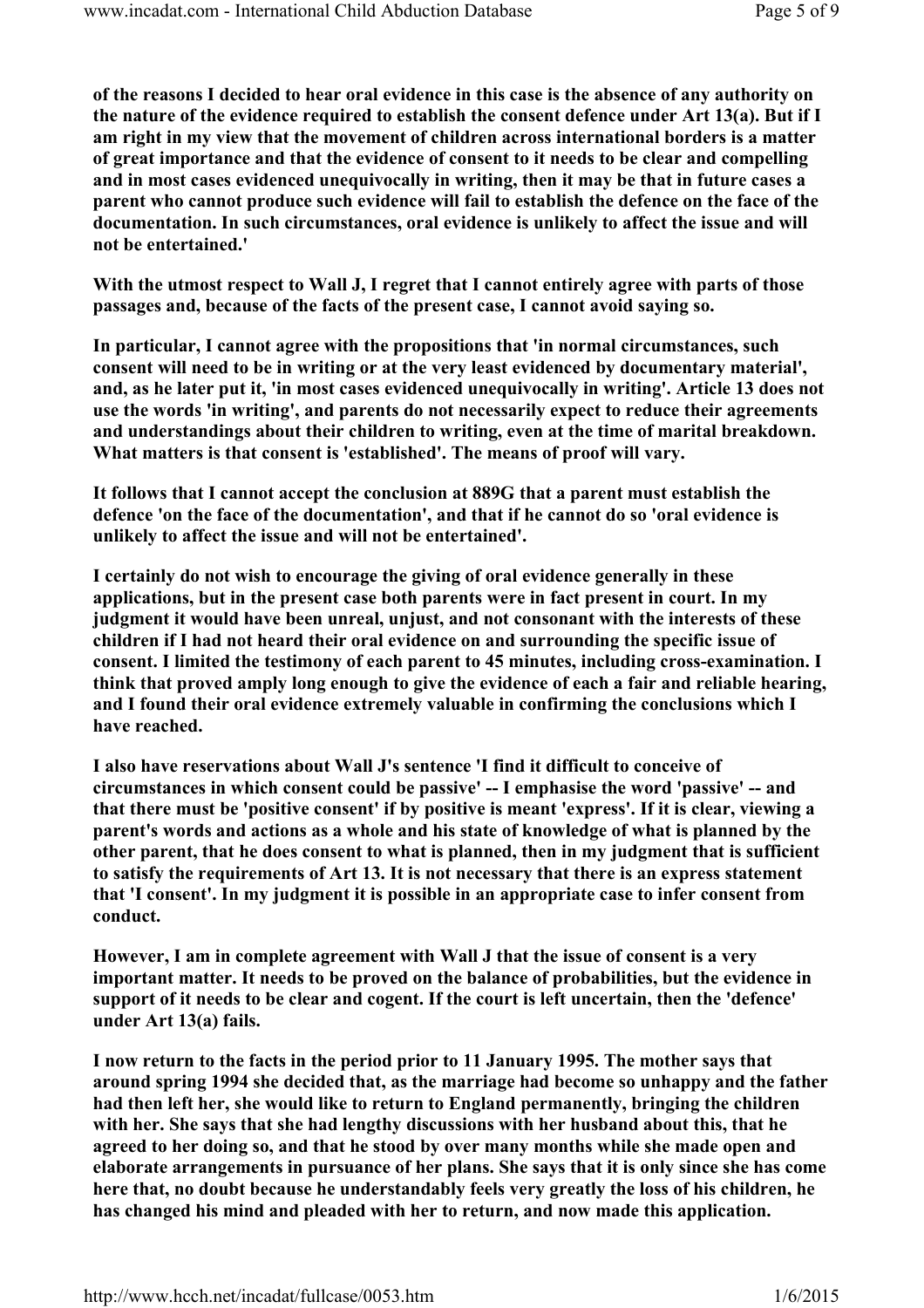It is agreed that in about June or July 1994 the parties held a 'garage sale'. The mother says that this was to sell items which would no longer be needed after her departure, and to try to raise some funds towards the fares (although actually the sale was financially rather unsuccessful). She says items sold included paddling pools, easels, ride-on toys, and the children's desks and chairs. The father says that the sale was merely part of a general clearout occasioned by their removal to a smaller home when he left the US Air Force, and that the items sold were mainly things like old bicycles and a lawnmower. This does not really fit his earlier statement that the entire sale took place from two folding tables. Further, the move to smaller accommodation had taken place several years previously, in 1991.

The mother had worked for some years at a day centre or creche for the children of staff at a local hospital. She helped to look after about 30 children there, including (except when C was at school) her own. In December 1994 she gave in her notice. When she had visited England for 6 weeks in 1993 she had not given in her notice, but kept open the job for her return. It is difficult to see why she should have given in her notice on this occasion, save in pursuance of a permanent move.

She actually purchased the tickets at the beginning of December 1994. Although they were 30-day return tickets, she says this was simply because, as seems so often to be the case, such tickets were actually cheaper than single tickets.

Around the end of December 1994 and early January 1995 the mother was the subject of a number of 'farewell parties'. These included a 'surprise parry' for her given by the staff of the day centre. The father knew about it in advance, for arrangements were made for him to look after the children. There was also a high-tea parry for the mother and the children at the day centre, and a sledding parry. Although the father clearly knew all these farewell parties were happening, he says it was simply because she was leaving the job.

Towards the end of 1994 the mother began to pack. As well as more conventional suitcases she packed a large number of large boxes which I accept were each about the size of a small tea-chest. These were special cardboard boxes for shipping goods by sea. She says in all there were around 10 to 12 large boxes and some smaller ones. The father says that only about seven to nine boxes were involved. The mother says that all the children's belongings which had not been sold at the garage sale were packed up, including items like their special forks and spoons and dining plates, and all their duvets and bedding and books. The cost of shipping the boxes to England by sea was quite considerable, and she had no ready funds with which to do so. She says it was agreed that the father would try to sell their second car, an old Subaru, and use the proceeds to pay for the shipping costs. The father says that the boxes were not actually labelled before her departure, and that he first saw that they bore labels addressed for England when he returned from Seattle shortly after she left on 11 January 1995. However, he certainly saw the labels and the Customs dockets on them when he got back from Seattle. It is true that he did not then forward the boxes to England, but nor did he react to what he saw. Similarly, when the father returned from Seattle he found even the children's bunk-beds had gone (having been sold), but he did not at that stage react.

The father was not actually in Anchorage on 11 January 1995, for he had gone on 9 January 1995 to Seattle. In his first statement he said he went there to see a friend of his called Scott. But he now says that the real purpose was to visit a medical school there and investigate the possibility of his starting on a course of medical studies in autumn 1995. He says there was a general plan that the family would move to Seattle some time after he graduated in May 1995. He says that the mother giving up her job, the parties, and all the packing of boxes, is equally consistent with the parties moving to Seattle and was done for that purpose.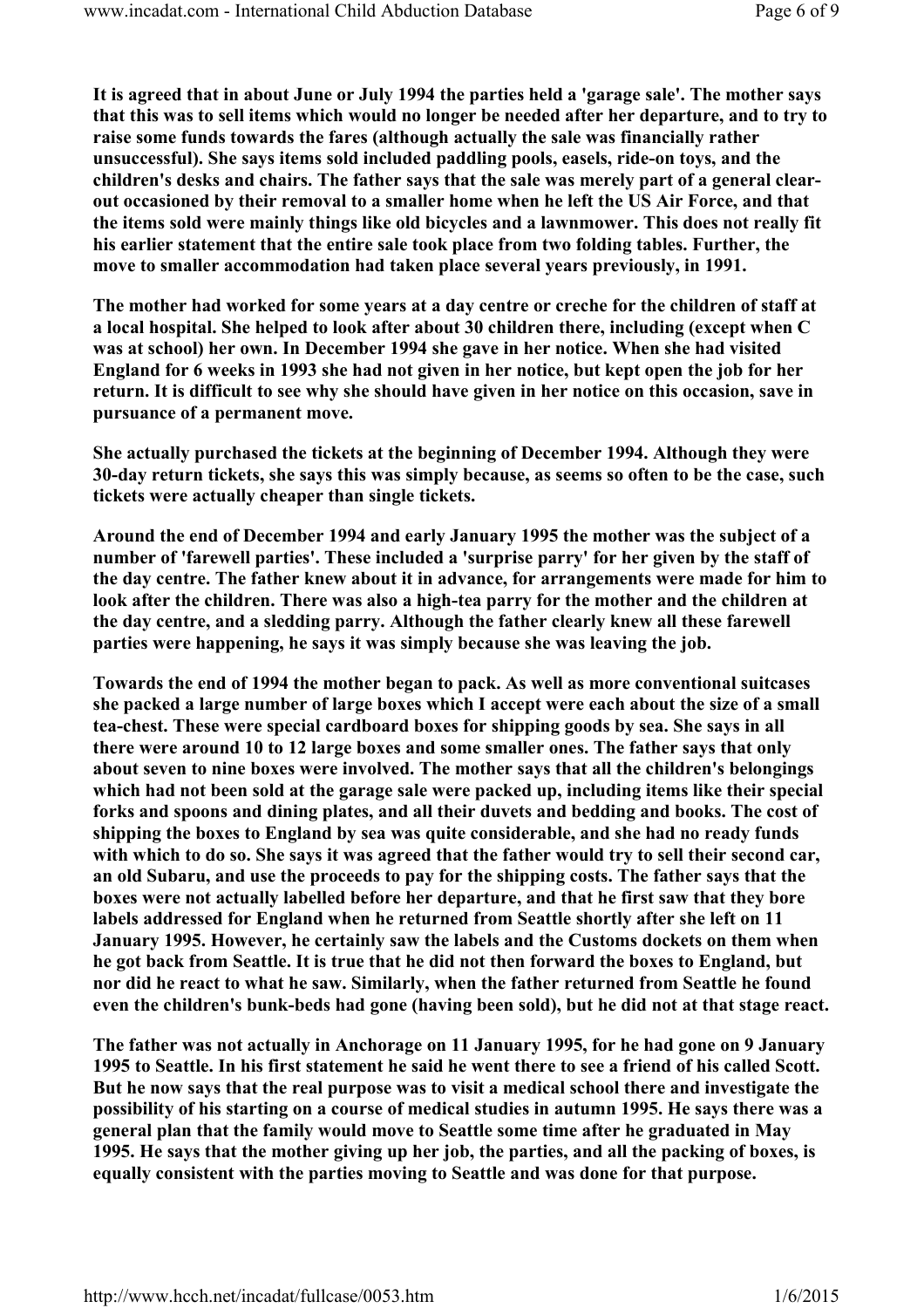I do not find this convincing. It does not explain why, if she was only going to England for a maximum of 30 days, the mother should give up her job in December 1994 rather than in May 1995, or later when the move to Seattle actually arose; and it seems improbable that the mother would have done all her packing of boxes as early as late in 1994 for a move on an uncertain date after May 1995. Further, the whole question of a move to Seattle was clearly very embryonic, since it was only on 9 January 1995 that the father went there to investigate a medical school, and indeed the plan to move has now been dropped. He now plans to embark on a further one year's master's course at Anchorage this autumn.

The father says that he was so busy with working for his university finals in May 1995 that he did not realise that his wife was planning a permanent move. I find this unconvincing. He is an alert, highly intelligent man, with a forceful personality. It must have been absolutely obvious to him throughout the whole period that the mother was indeed making preparations to leave Alaska permanently and come to England.

It is true that on 5 January 1995 the mother signed an annual application form to claim Alaskan Permanent Fund Dividend the following October. This is the annual distribution to residents of Alaska of profits from Alaskan oil revenues. The form contains a printed statement to the effect that the applicant intends to remain an Alaskan resident indefinitely. But the form was actually filled in by the father who himself signed a similar one at the same time, and in my judgment was done to defraud the fund.

Of greater significance in fact is that, although the deadline for returning the form was not until 31 March 1995, the parties obviously took care to sign it before the mother left for England.

Nor do I regard it as inconsistent with the mother's case that when, in October 1994, the dividend from the fund was received it was spent in part on winter clothes for the children. They were still going to be in Alaska until about the middle of January 1995, and as growing children they needed, as the mother put it, new seasonal children's clothes.

After the mother did come here there were some telephone calls between the parties, and the father spoke also to the children. On 8 February 1995 the mother wrote a letter to a mutual friend in Alaska, Mrs Pollard. It is quite obvious from that letter that Mrs Pollard knew that the mother had come permanently to England. It starts, 'Well we're here! I am still trying to come to terms with all that that means', and goes on to deal with schooling for the children, a home, and jobs for herself. The letter does later say that the father 'is [and the letter itself uses quotation marks] "absolutely at a loss to know why we left" so he says'. Later, that he 'threatened to stop school [ie university] now and just come over', and later says she has been to see a lawyer but has not yet told the father.

I agree that on their face those statements do not seem consistent with the mother having come here with the wholehearted consent of the father, but in my judgment they are entirely consistent with what the mother says is the true explanation of events in this case: that is, that the father did indeed agree to her coming and permit her to come over many months whilst she made the arrangements, in the belief that once here she would change her mind and return to Alaska seeking a reconciliation. When he slowly realised that she was not going to do so he became very anguished, and when finally he learned that she was actually having an affair with someone called Bernie (who happened to be a former acquaintance of his but now living in England) he realised that his hope of a reconciliation had failed, and so he himself came here.

In March 1995 the mutual friends, Mr and Mrs Pollard, who were in England on a holiday, tried to persuade the mother to return and reconcile. At their urging she wrote a letter to the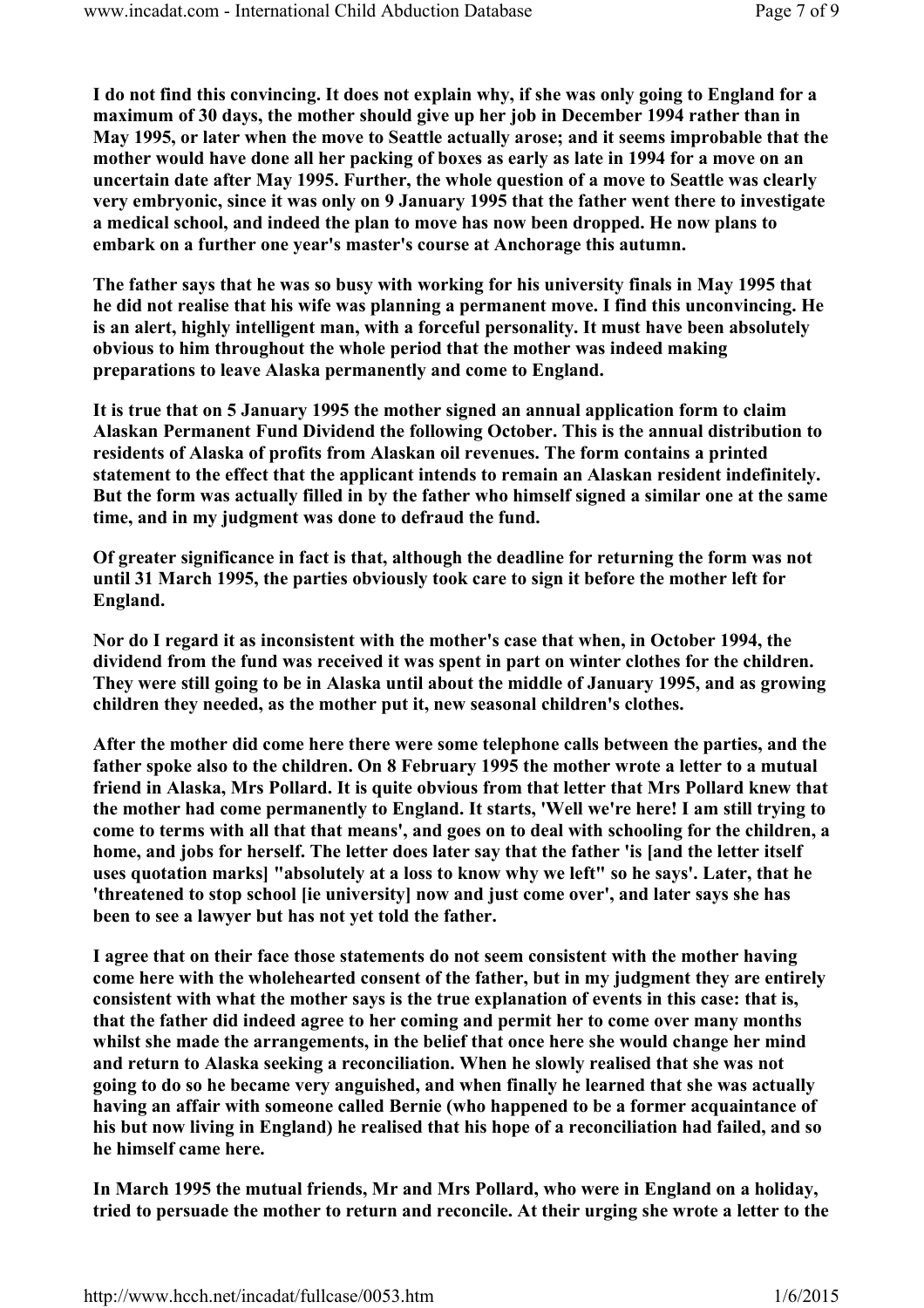father dated 13 March 1995. It is true that nowhere in that letter does she say that he agreed to her and the children moving permanently to England, but that is not the issue she is addressing in the letter. What she endeavours to do in the letter is explain to him that reconciliation and a return to Alaska is simply not on. The letter does refer to the father going back on 'your promise to send our boxes and send us some money', and later says 'I never wanted you to be excluded from the children's lives. We have talked about you settling here after the summer when you've saved some money. . .'.

In his statement of 21 July 1995 the father says that he wrote numerous letters between January 1995 and June 1995, when he came to England, and that the letters clearly show that he believed the marriage would continue and that the mother and children would return to Alaska. He says today that there were in fact about 10 such letters. The mother says that she only recalls three, and she has now (during the course of the hearing) produced them. They are dated 6 and 22 February 1995 and 3 March 1995. They are very anguished letters. They speak at length of past happiness and past mistakes. They do seek the return of the mother and the children to Alaska, but I do not regard anything in them as inconsistent with him having earlier agreed to the children coming here permanently. They are entirely consistent with his having done so in the hope that the mother would in fact return, and that hope now rapidly fading.

In support of the mother's case she has placed before the court 10 affidavits from people in Anchorage, all dealing with such matters as the garage sale, the parties, the packing, and the sale of the Subaru car. Of course all that evidence is entirely untested by cross-examination. The father says that he did not know most of the deponents at all well, and one or two of them not at all. He says that, together with certain other affidavits, notably one from a Mr Ian Hayworth (which it is not necessary for me otherwise to refer to, since it relates to certain matters relevant only to Art 13(b)) all show that the mother and her lawyers have created a massive and unjustified trumped-up case against him which has no foundation in fact.

Counsel for the father submitted that the affidavit of Mr Hayworth in particular, and also the affidavit of a Karin Sikora, which is said to be too incredible to be believed, illustrate the lengths to which the mother has been prepared to go to attack the husband.

I cannot accept these strictures. I do agree that the mother or her lawyers have been unusually diligent in obtaining and placing before the court a large amount of corroborative evidence. On the whole I deprecate that. I agree that a case does not gain by adding affidavit after affidavit to the same effect, and it is particularly undesirable in summary proceedings such as these are under the Child Abduction and Custody Act 1985. I wish to make it quite clear that I have not succumbed here to the sheer weight of supporting affidavit evidence. But equally I am not prepared to hold against the mother the fact that it has been adduced. I decide this case primarily on the evidence of the parties themselves.

I found the mother to be transparently honest and reliable as a witness, and entirely clear in her answers. I have very great sympathy for the position of the father, who faces the bleak prospect, unless he chooses to settle in England, of life 10,000 miles or more away from his wife (whom I believe he still loves and would dearly like back) and his children. But I regret that I found his evidence less reliable, both as a matter of overall impression and because he initially denied in oral evidence what he had expressly said twice in his written statements, that the mother had ever threatened to leave him and come to England.

I am quite satisfied to a considerably higher standard than the balance of probabilities, and by evidence that I regard as clear and cogent, that throughout most of 1994 and right up to